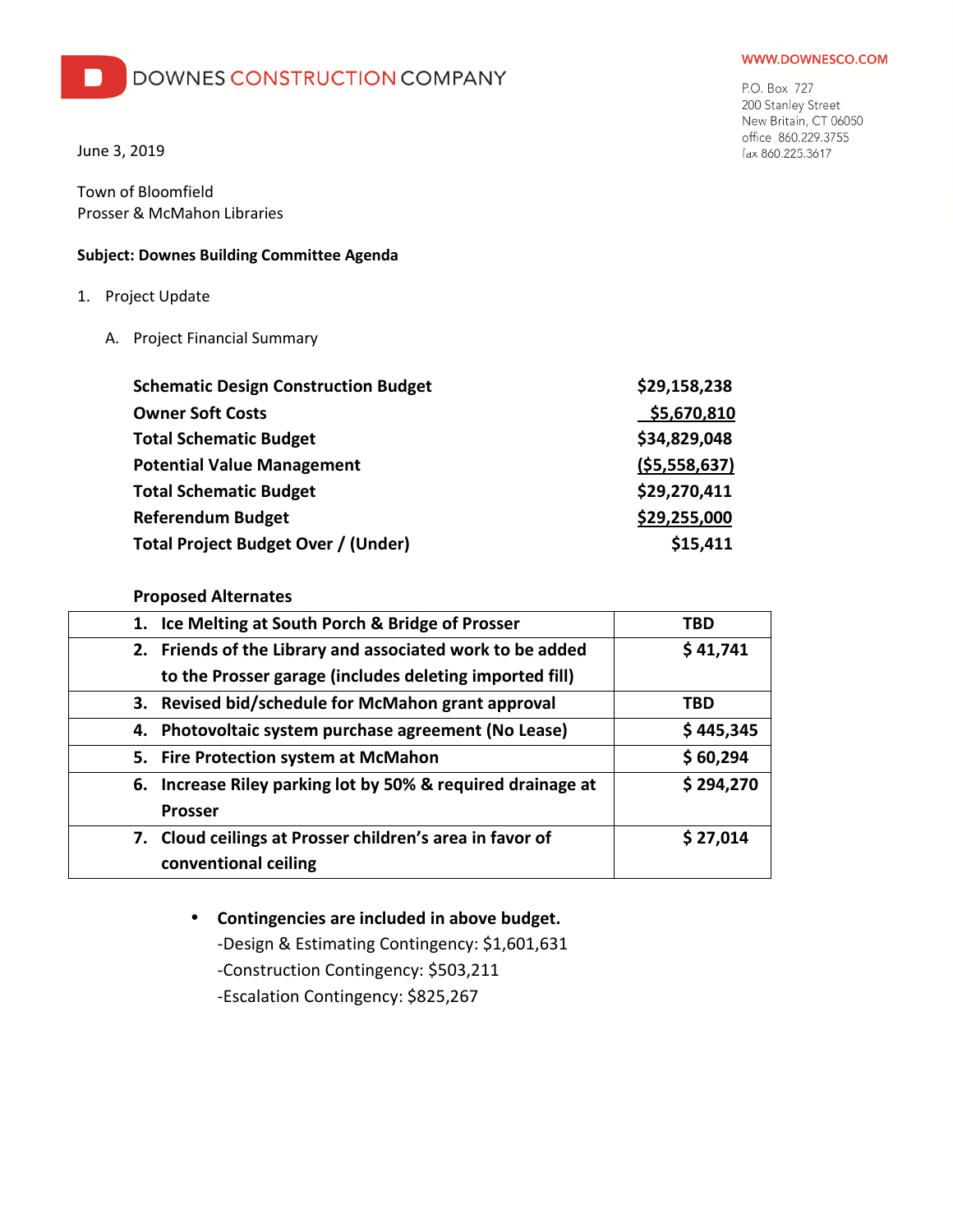# DOWNES CONSTRUCTION COMPANY

## **\*Major Items for Value Management**

- **Reduce Building Area at Prosser- (\$1,673,280)**
- **Reclaim & Pave Existing Rear Parking Lot at McMahon & Reduce Parking Lot at Prosser- (\$825,657)**
- **Reduce Building Height at Prosser- (\$747,886)**
- **Delete Stucco Finish at Garage Ceiling at Prosser- (\$200,514)**
- **Substitute Storefront for Curtain Wall at both Libraries- (\$195,741)**
- **Delete VRF in Favor of VAV System for Mechanical- (\$176,000)**

Total Estimated Project Budget w/VE \$29,270,411

\*See attached VE Log for all Cost Savings/Reductions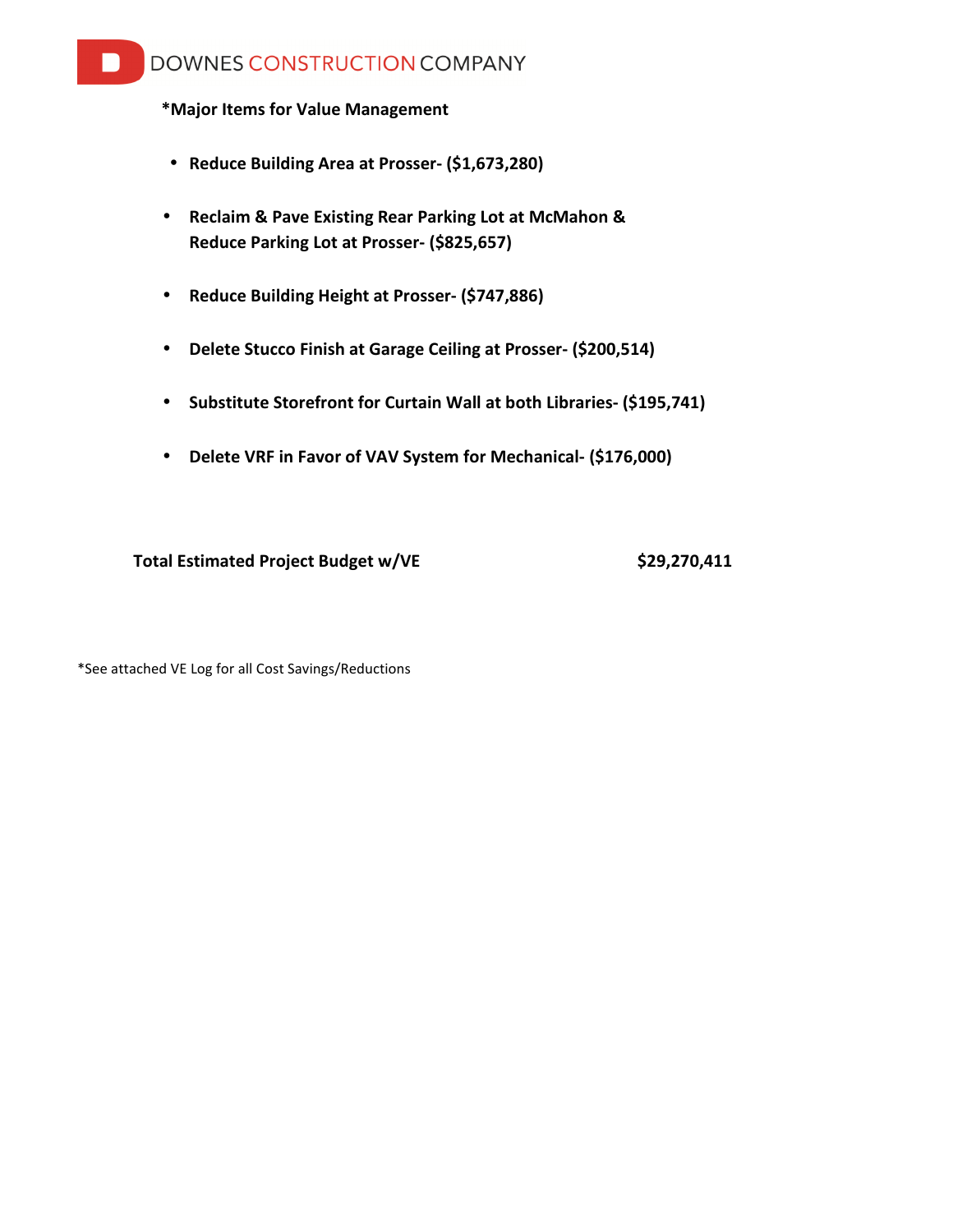**Bloomfield, CT**

**Schematic Design**

**Estimate Date April 25, 2022 - Revised May 13, 2022**

| <b>SPEC</b><br><b>SECTION</b> | <b>DESCRIPTION</b>                                                   |          | <b>PROSSER</b><br>conceptual |          | <b>PROSSER</b><br>schematic |          | <b>McMAHON</b><br>schematic        |          | <b>PROJECT COSTS</b> | COST/<br><b>SF</b> |
|-------------------------------|----------------------------------------------------------------------|----------|------------------------------|----------|-----------------------------|----------|------------------------------------|----------|----------------------|--------------------|
|                               |                                                                      |          |                              |          | 30,169 sf                   |          | 9,276 sf                           |          | 39,445 sf            |                    |
| 01 00 00                      | <b>Project Requirements</b>                                          | \$       | 528,574                      | \$       | 682,791                     | \$       | 364,279                            | \$       | 1,047,070            | 26.55              |
| 02 11 00                      | Contaminated Soil Excavation & Disposal                              |          | None - Excluded              |          | None - Excluded             |          | None - Excluded                    |          | None - Excluded      |                    |
|                               | 02 41 19 Existing Conditions                                         | \$       | 473,580                      | \$       | 378,601                     | \$       | 212.580                            | \$       | 591,181              | 14.99              |
| 03 30 00                      | Cast - in - Place Concrete                                           | \$       | 684,545                      | \$       | 864,994                     | \$       | 149,587                            | \$       | 1,014,581            | 25.72              |
| 04 20 00                      | Unit Masonry                                                         | \$       | 1,154,406                    | \$       | 808,367                     | \$       | 157,200                            | \$       | 965,567              | 24.48              |
| 05 00 00                      | Metals                                                               | \$<br>\$ | 1,579,188                    | \$       | 1,942,330                   | \$<br>\$ | 423,482                            | \$       | 2,365,812            | 59.98              |
| 06 00 00                      | Woods & Plastics<br>06 30 00 Porch Decking                           |          | 1,072,464<br>None - Excluded | \$<br>\$ | 680,731<br>222,092          |          | 286,158<br>None - Excluded         | \$<br>\$ | 966,889<br>222,092   | 24.51<br>5.63      |
| 07 00 00                      | Thermal, Moisture Protection, Siding & MTL Panels                    |          |                              | \$       | 165,212                     | \$       | 252,481                            | \$       | 417,693              | 10.59              |
| 07 50 00                      | Roofing                                                              | \$       | 294,715                      | \$       | 627,745                     | \$       | 348,936                            | \$       | 976,681              | 24.76              |
| 08 00 00                      | Doors & Windows                                                      | \$       | 1,265,674                    | \$       | 1,294,950                   | \$       | 750,040                            | \$       | 2,044,990            | 51.84              |
| 09 00 00                      | Gypsum Drywall & Framing                                             | \$       | 1,182,090                    | \$       | 986,729                     | \$       | 226,978                            | \$       | 1,213,707            | 30.77              |
|                               | 09 30 00 Tile & Carpet                                               | \$       | 91,463                       | \$       | 196,254                     | \$       | 72,902                             | \$       | 269,156              | 6.82               |
|                               | 09 51 00 Acoustical Ceilings                                         | \$       | 120,277                      | \$       | 301,418                     | \$       | 70,710                             | \$       | 372,128              | 9.43               |
| 09 65 00                      | Flooring                                                             | \$<br>\$ | 303,084                      | \$       | 40,120                      | \$       | 18,280                             | \$       | 58,400               | 1.48               |
| 09 91 00 Painting<br>10 00 00 | Specialties                                                          |          | 125,177<br>w/ Gyp            | \$<br>\$ | 150,170<br>55,302           | \$<br>\$ | 40,843<br>28,574                   | \$<br>\$ | 191,013<br>83,876    | 4.84<br>2.13       |
|                               | 11 00 00 Equipment                                                   |          | w/ Gyp                       | \$       | 11,950                      | \$       | 9,650                              | \$       | 21,600               | 0.55               |
|                               | 12 00 00 Furnishings                                                 |          | w/ Gyp                       | \$       | 63,270                      | \$       | 21,912                             | \$       | 85,182               | 2.16               |
|                               | 14 00 00 Elevators                                                   | \$       | 156,000                      | \$       | 150,000                     |          | None - Excluded                    | \$       | 150,000              | 3.80               |
| 21 00 00                      | <b>Fire Suppression</b>                                              | \$       | 152,994                      | \$       | 210,936                     |          | See Alternates                     | \$       | 210,936              | 5.35               |
|                               | 22 00 00 Plumbing                                                    | \$       | 514,615                      | \$       | 446,230                     | \$       | 229,200                            | \$       | 675,430              | 17.12              |
| 23 00 00 HVAC                 |                                                                      | \$       | 1,210,040                    | \$       | 1,836,164                   | \$       | 653,102                            | \$       | 2,489,266            | 63.11              |
|                               | 26 00 00 Electrical, Comm., Fire Alarm, Security, Site Elec.         | \$       | 973,595                      | \$       | 1,467,688                   | \$       | 478,353                            | \$       | 1,946,041            | 49.34              |
|                               | 26 31 00 Photovoltaic System PPE Lease                               | \$       | 263,734                      | \$       |                             | \$       |                                    | \$       |                      |                    |
|                               | 31 00 00 Sitework (Landscaping)                                      | \$<br>\$ | 2,046,883                    | \$<br>\$ | 2,695,773<br>349,530        | \$       | 1,082,842                          | \$<br>\$ | 3,778,614<br>349,530 | 95.79<br>8.86      |
| 31 10 00                      | <b>Ground Improvements</b><br>32 34 00 Walking Bridge                | \$       | 426,000                      | \$       | 231,415                     |          | None - Excluded<br>None - Excluded | \$       | 231,415              |                    |
|                               |                                                                      |          |                              |          |                             |          |                                    |          |                      |                    |
| <b>ALLW</b>                   | <b>Utility Consumption Allowance</b>                                 | \$       | $\overline{\phantom{a}}$     | \$       | 75,000                      | \$       | 25,000                             | \$       | 100,000              | 2.54               |
| <b>ALLW</b>                   | Hazardous Mats - Undefined or Not Quantifiable                       | \$       | ٠                            |          | See Open Items              |          | See Open Items                     |          | See Open Items       |                    |
| <b>ALLW</b>                   | CT High Performance Consultant                                       | \$       |                              | \$       | 21,120                      | \$       | 21,120                             | \$       | 42,240               | 1.07               |
| <b>ALLW</b>                   | Contaminated Soil Excavation & Disposal                              | \$       |                              | \$       | 100,000                     | \$       | 50,000                             | \$       | 150,000              | 3.80               |
| <b>ALLW</b>                   | Storm Water Diversion                                                | \$       |                              | \$       | 50,000                      | \$       |                                    | \$       | 50,000               | 1.27               |
| <b>ALLW</b>                   | Remove Underground Fuel Tanks (excl. remediation)                    | \$       |                              | \$       | 40,000                      |          | None - Excluded                    | \$       | 40,000               | 1.01               |
|                               | <b>TOTAL TRADE COST</b>                                              | \$       | 14,619,098                   | \$       | 17,146,882                  | \$       | 5,974,207                          | \$       | 23,121,090           | 586                |
|                               | 10.00% Design & Estimating Contingency                               | \$<br>\$ | 1,609,975                    | \$       | 1,714,688                   | \$       | 597,421                            | \$<br>\$ | 2,312,109<br>635,830 |                    |
|                               | 2.50% Construction Contingency<br>4.00% Escalation (Bid Contingency) |          | 531,292<br>Incl Above        | \$<br>\$ | 471,539<br>773,324          | \$<br>\$ | 164,291<br>269,437                 | \$       | 1,042,761            |                    |
|                               | General Conditions & Staffing                                        | \$       | 852,080                      | \$       | 807,408                     | \$       | 380,562                            | \$       | 1,187,970            |                    |
|                               | Preconstruction                                                      | \$       | 39,495                       | \$       | 31,550                      | \$       | 18,420                             | \$       | 49,970               |                    |
|                               | 0.80% General Liability Insurance                                    | \$       | 116,359                      | \$       | 167,563                     | \$       | 59,235                             | \$       | 226,798              |                    |
|                               | <b>Builder's Risk Insurance</b>                                      |          | By Owner                     |          | By Owner                    |          | By Owner                           |          | By Owner             |                    |
|                               | 1.70% Local Building Permit                                          |          |                              |          | Waived                      |          | Waived                             |          | Waived               |                    |
|                               | 0.026% State Education Fund                                          | \$       | 3,801                        | \$       | 5,489                       | \$       | 1,941                              | \$       | 7,430                |                    |
|                               | 0.70% Payment & Performance Bond                                     | \$       | 145,928                      | \$       | 147,829                     | \$       | 52,259                             | \$       | 200,088              |                    |
|                               | 1.30% CM Fee                                                         | \$       | 468,925                      | \$       | 276,462                     | \$       | 97,731                             | \$       | 374,193              |                    |
|                               | <b>TOTAL CONSTRUCTION COST</b>                                       | \$       | 18,386,953                   | \$       | 21,542,735                  | \$       | 7,615,503                          | \$       | 29,158,238           | 739                |
|                               | <b>OWNER SOFT COSTS</b>                                              | \$       | 3,801                        |          |                             |          |                                    |          |                      |                    |
|                               | <b>Owner Expenses</b>                                                |          |                              |          |                             |          |                                    | \$       | 550,000              |                    |
|                               | <b>Professional Services</b>                                         |          |                              |          |                             |          |                                    | \$       | 2,329,510            |                    |
|                               | FF&E / Technology                                                    |          |                              |          |                             |          |                                    | \$       | 1,291,300            |                    |
|                               | <b>Owner Contingency</b>                                             |          |                              |          |                             |          |                                    | \$       | 1,500,000            |                    |
|                               | <b>TOTAL SOFT COSTS</b>                                              |          |                              |          |                             |          |                                    | \$       | 5,670,810            | 144                |
|                               | <b>PROJECT TOTALS</b>                                                |          |                              |          |                             |          |                                    |          |                      |                    |
|                               | TOTAL PROJECT COST W/O ALTERNATES                                    | \$       | 18,386,953                   |          |                             |          |                                    | \$       | 34,829,048           | 883                |
|                               | TOTAL CONSTRUCTION BUDGET                                            |          |                              |          |                             |          |                                    | \$       | 29,255,000           | 742                |
|                               | <b>OVER / (UNDER)</b>                                                |          |                              |          |                             |          |                                    | \$       | 5,574,048            |                    |
|                               | POTENTIAL VALUE ENGINEERING                                          |          |                              | \$       | $(4,734,945)$ \$            |          | (1,053,834)                        | \$       | (5,558,637)          |                    |
|                               | <b>PROJECTED OVER / (UNDER)</b>                                      |          |                              | \$       | $(4,734,945)$ \$            |          | $(1,053,834)$ \$                   |          | 15,411               |                    |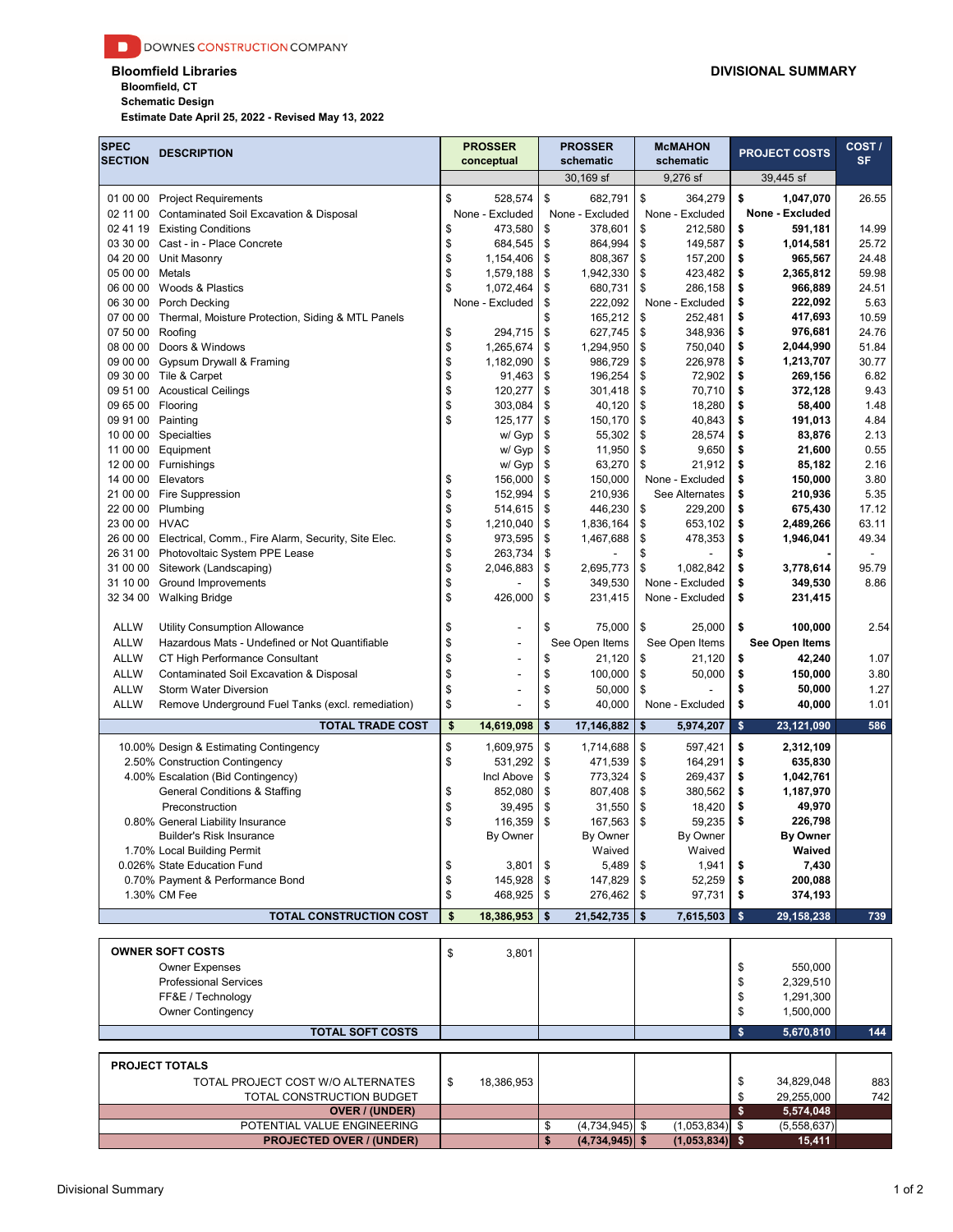**Bloomfield, CT Schematic Design**

**Estimate Date April 25, 2022 - Revised May 13, 2022**

| <b>SPEC</b><br><b>SECTION</b> | <b>DESCRIPTION</b>                                                                                                | <b>PROSSER</b><br>conceptual | <b>PROSSER</b><br>schematic |      | <b>McMAHON</b><br>schematic |     | <b>PROJECT COSTS</b> | COST/<br><b>SF</b> |
|-------------------------------|-------------------------------------------------------------------------------------------------------------------|------------------------------|-----------------------------|------|-----------------------------|-----|----------------------|--------------------|
|                               |                                                                                                                   |                              | $30.169$ sf                 |      | 9.276 sf                    |     | 39,445 sf            |                    |
|                               | <b>PROPOSED ALTERNATES</b>                                                                                        |                              |                             |      |                             |     |                      |                    |
|                               | Ice Melting at South Porch & Bridge of Prosser                                                                    |                              | <b>TBD</b>                  |      | <b>NA</b>                   |     | <b>TBD</b>           |                    |
| $\mathfrak{p}$                | Friends of the Library and associated work to be added to<br>the Prosser garage (includes deleting imported fill) |                              | \$<br>41,741                |      | <b>NA</b>                   | \$  | 41,741               |                    |
| 3                             | Revised bid/schedule for McMahon grant approval                                                                   |                              | <b>NA</b>                   |      | <b>TBD</b>                  |     | <b>TBD</b>           |                    |
| 4                             | Photovoltaic system purchase agreement (no lease)                                                                 |                              | \$<br>338,951               | l \$ | 106,394                     | -\$ | 445,345              |                    |
| 5                             | Fire Protection system at McMahon                                                                                 |                              | <b>NA</b>                   | l \$ | 60,294                      | -\$ | 60,294               |                    |
| 6                             | Increase Riley parking lot by 50% & required drainage at<br>Prosser                                               |                              | \$<br>294,270               |      | <b>NA</b>                   | -\$ | 294,270              |                    |
| $\overline{ }$                | Cloud ceilings at Prosser childrens' area in favor of<br>conventional ceiling                                     |                              | \$<br>27,014                |      | NA I                        | -\$ | 27,014               |                    |
|                               | <b>SUBTOTAL ALTERNATES</b>                                                                                        | \$<br>$\blacksquare$         | $701,976$ \$                |      | 166,688                     | -\$ | 868,665              | 22.02              |
|                               | <b>TOTAL CONSTRUCTION W/ ALTERNATES</b>                                                                           | $18,386,953$   \$<br>\$      | $22,244,712$ \$             |      | 7,615,503                   | s.  | 30,026,903           | 761                |
|                               | <b>TOTAL PROJECT COST W/ ALTERNATES</b>                                                                           |                              |                             |      |                             | -S. | 35,697,713           | 905                |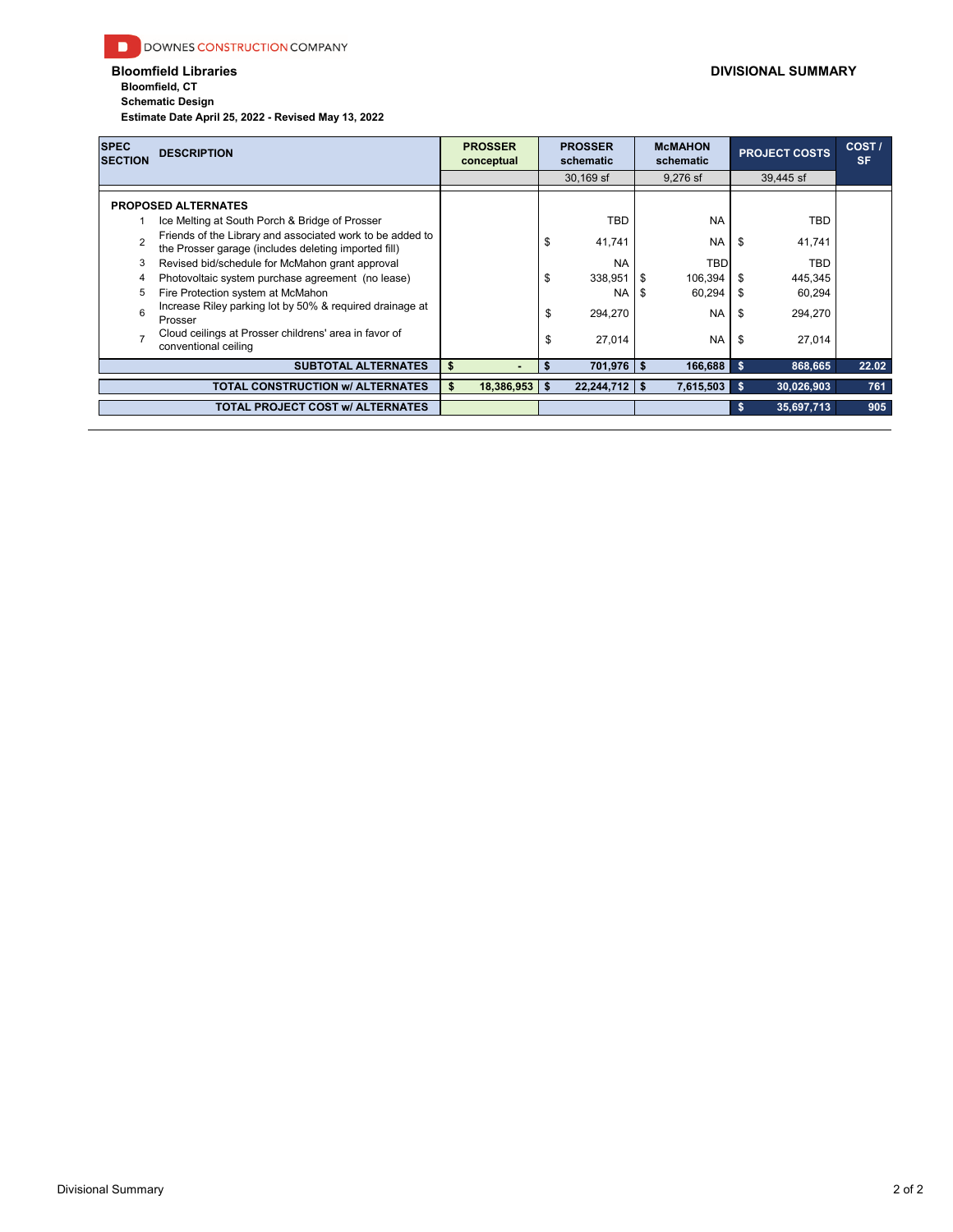## **PROJECT: Bloomfield Libraries**



## DOWNES CONSTRUCTION COMPANY

|                | Total Project Costs \$                                                                   | 34,829,048                     |                                |                        | <b>Pricing Status Status</b> |                                         |                                                  |
|----------------|------------------------------------------------------------------------------------------|--------------------------------|--------------------------------|------------------------|------------------------------|-----------------------------------------|--------------------------------------------------|
|                | Amount of Accepted Items \$                                                              | (5,558,637)                    |                                |                        |                              | $A = Actual$ $1 = Accelered$            |                                                  |
|                | Total Project Costs w/Adjustment \$                                                      | 29,270,411                     |                                |                        |                              | $B = Budget$ 2 = Pending further review |                                                  |
|                |                                                                                          |                                |                                |                        |                              | $Q = Quote$ 3 = Rejected                |                                                  |
|                | Budget \$                                                                                | 29,255,000                     |                                |                        |                              |                                         |                                                  |
|                | Amount Needed to Meet Budget 5                                                           | 15,411                         | Total                          |                        | \$0                          |                                         |                                                  |
| Item           | Description                                                                              | <b>Status Code</b>             | Estimated w/<br><b>Markups</b> | <b>Recommendations</b> | Pending                      | Rejected                                | Comment                                          |
| $\mathbf{1}$   | Substitute storefront for curtain wall at Prosser                                        | $\mathbf{1}$                   | (\$100,800)                    | (\$100,800)            |                              |                                         |                                                  |
| $\overline{2}$ | Coordinate and simplify curtain wall at Mahon                                            | 1                              | (594, 941)                     | (594, 941)             |                              |                                         |                                                  |
|                | Steel wrapped concrete piers and brick veneer substituted for round steel or concrete    |                                |                                |                        |                              |                                         |                                                  |
| 3              | columns at Prosser garage.                                                               | $\mathbf{1}$                   | \$37,626                       | \$37,626               |                              |                                         |                                                  |
|                | Reclaim and pave existng rear parking lot and modify island to account for 46 parking    |                                |                                |                        |                              |                                         |                                                  |
| 4              | spaces at McMahon                                                                        | $\mathbf{1}$                   | (5531, 387)                    | (5531, 387)            |                              |                                         | 46 spots vs 51                                   |
| 5              | Delete VRF in favor of VAV system                                                        | $\mathbf{1}$                   | (\$176,400)                    | (\$176,400)            |                              |                                         | RZ to review radiant heat                        |
| 6              | Reduce size of Riley parking lot by 50% & Existing Curb Cuts to Remain - Prosser         | $\mathbf{1}$                   | ( \$294, 270)                  | (5294, 270)            |                              |                                         |                                                  |
| $\overline{7}$ | Reduce drainage at Riley Parking lot - Prosser 50%                                       | $\mathbf{3}$                   | (\$157,500)                    |                        |                              | (\$157,500)                             | #6 & 7 can't accept both, Total value \$250K     |
| 8              | Keep existing curb cuts to remain at Riley parking lot.                                  | $\overline{3}$                 | <b>NA</b>                      |                        |                              | ΝA                                      |                                                  |
| 9              | Keep existing curb cuts to remain at McMahon                                             | 3                              | $w/$ #4                        |                        |                              | $w/$ #4                                 |                                                  |
| 10             | Delete Stucco finish and 1/2" cement board at garage ceiling - Prosser                   | $\mathbf{1}$                   | ( \$200, 514)                  | ( \$200, 514]          |                              |                                         | confirm fire rating requirements                 |
| 11             | Front balcony at Prosser - delete (roof, decking, rails, door)                           | 3                              | (559, 818)                     |                        |                              | (559, 818)                              |                                                  |
| 12             | Reduce bridge overall length from 140 If - 110 If - Prosser                              | 3                              | (563,000)                      |                        |                              | ( \$63,000)                             |                                                  |
| 13             | Substitute stamped concrete for pavers at Prosser Entry.                                 | $\mathbf{1}$                   | (579, 104)                     | (579, 104)             |                              |                                         | regular concrete w/ patterns at joints           |
| 14             | Reduce building height - 1st floor (from 16.5' to 15.5') at Prosser                      | $\mathbf{1}$                   | ( \$284,407)                   | ( \$284,407]           |                              |                                         |                                                  |
| 15             | Reduce building height - second floor (from 15.5' to 14') at Prosser                     | $\mathbf{1}$                   | (5463, 478)                    | ( \$463, 478]          |                              |                                         | 18"                                              |
|                | 16 CMU or Mtl Stud in lieu of concrete at West, North and South Prosser Garage           | $\mathbf{1}$                   | (\$25,200)                     | (\$25,200]             |                              |                                         |                                                  |
|                | 17 Delete Brick at 1st Floor cols in favor of exposed steel or alt material - Prosser    | 3                              | (546, 597)                     |                        |                              | ( \$46, 597]                            |                                                  |
| 18             | Delete exterior Masonry below 1st Floor at South, North and West Prosser Garage          | $\mathbf{1}$                   | (520, 953)                     | ( \$20, 953]           |                              |                                         |                                                  |
|                | 19 Aluminum Punched Windows in Lieu of Aluminum Curtain Wall System at Prosser           | $\mathbf{1}$                   | (\$147,420)                    | (\$147,420]            |                              |                                         |                                                  |
|                | 20 Delete Aluminum Fire Rated Curtain Wall at South Stair Grnd & 1st Floor Prosser       | 3                              | (57,661)                       |                        |                              | (57,661)                                | Design to confirm rating and if HM is acceptable |
| 21             | Delete Grilles at windows at Prosser                                                     | $\mathbf{1}$                   | (\$15,120)                     | ( \$15, 120]           |                              |                                         |                                                  |
|                | 22 Delete windows at rooftop mechanical farm at Prosser                                  | $\mathbf{1}$                   | (\$15,805)                     | (\$15,805]             |                              |                                         |                                                  |
|                | 23 Mechanical Outdoor Area, Panels attached to CMU backup, insulated - Prosser           | $\mathbf{1}$                   | ( \$25, 200)                   | (525, 200)             |                              |                                         |                                                  |
| 24             | Reduced building area - Prosser                                                          | $\mathbf{1}$                   | (\$1,673,280)                  | ( \$1,673,280]         |                              |                                         |                                                  |
|                | 25 Reduced building area - McMahon                                                       | 3                              | (\$225,540)                    |                        |                              | ( \$225, 540)                           |                                                  |
|                | 26 Delete Cloud Ceilings at Prosser childrens area in favor of conventional ceiling      | $\mathbf{1}$                   | (\$27,014)                     | ( \$27,014]            |                              |                                         |                                                  |
| 27             | Slope Steel at Prosser Roof to Reduce Roof Insulation                                    | $\overline{2}$                 | <b>TBD</b>                     |                        | TBD                          |                                         | Design to incorporate in future drawings         |
| 28             | Reduce fill at Riley Parking Lot - Prosser (half if item #6 is already accepted)         | $\mathbf{1}$                   | (\$126,000)                    | ( \$63,000]            |                              |                                         |                                                  |
|                | 29 Maintain existing Clearstory Windows at McMahon<br>30 Delete Fritted glass at McMahon | $\mathbf{1}$<br>$\overline{3}$ | ( \$18,900)                    | ( \$18,900]            |                              |                                         |                                                  |
|                | 31 ACT Ceilings ILO of Hard Ceilings in all locations shown at McMahon                   | $\mathbf{1}$                   | ( \$34, 650)                   | (541, 189)             |                              | ( \$34, 650)                            | slide system                                     |
|                | 32 Reduce Run Trim, Wood Paneling, & Wood Ceilings at both Buildings by 20%              | $\mathbf{1}$                   | (541, 189)<br>( \$80,691)      | ( \$80,691]            |                              |                                         | percentage to be verified                        |
| 33             | Asphalt Paving ILO Conc. Slab on Grade at Garage - Prosser (Won't work with Geopier)     | $\overline{3}$                 | (\$123,900)                    |                        |                              | (\$123,900)                             |                                                  |
|                | 34 Reduce area of pavers or conc w/ patterned joints by 30% at Prosser entry - see #13   | $\mathbf{1}$                   | ( \$30, 861)                   | ( \$30, 861]           |                              |                                         | adjusted for #13 if approved                     |
|                | Substitute Nicolock, Unilock or equal retaining wall for stone veneer over cast-in-place |                                |                                |                        |                              |                                         |                                                  |
| 35             | concrete at Main Entrance of Prosser                                                     | 3                              | <b>NA</b>                      |                        |                              | <b>NA</b>                               |                                                  |
| 36             | Reduce retaining wall length and/or height at main entrance by 25% at Prosser            | $\mathbf{1}$                   | ( \$29, 846)                   | (529, 846)             |                              |                                         |                                                  |
|                | 37 Reduce Landscaping package by 30% at Prosser                                          | $\mathbf{1}$                   | (\$107,577)                    | ( \$107, 577]          |                              |                                         |                                                  |
| 38             | Substitute gravel and edging for porous pavers and curb at both locations                | $\mathbf{1}$                   | (559, 207)                     | ( \$59, 207]           |                              |                                         |                                                  |
|                | 39 Ground improvements per trade contractor discussion                                   | $\mathbf{1}$                   | (\$126,000)                    | (\$126,000]            |                              |                                         |                                                  |
|                | 40 Analyze gluelam vs structural steel unit pricing                                      | $\overline{2}$                 | <b>TBD</b>                     |                        | TBD                          |                                         |                                                  |
| 41             | Substitute acoustical wall panel for acoustical wood wall at McMahon                     | 1                              | (521, 310)                     | (521, 310)             |                              |                                         | adjusted for item #32                            |
|                | 42 Add insulation at Garage ceiling - Prosser                                            | $\mathbf{1}$                   | \$58,199                       | \$58,199               |                              |                                         | revised cost includes spray                      |
|                | 43 Reduce area of south deck by 50%                                                      | 3                              | (5111, 934)                    |                        |                              | ( \$111, 934)                           |                                                  |
|                | 44 Delete lightning protection system                                                    | $\mathbf{1}$                   | ( \$30,006)                    | ( \$30,006)            |                              |                                         |                                                  |
|                |                                                                                          |                                |                                |                        |                              |                                         |                                                  |